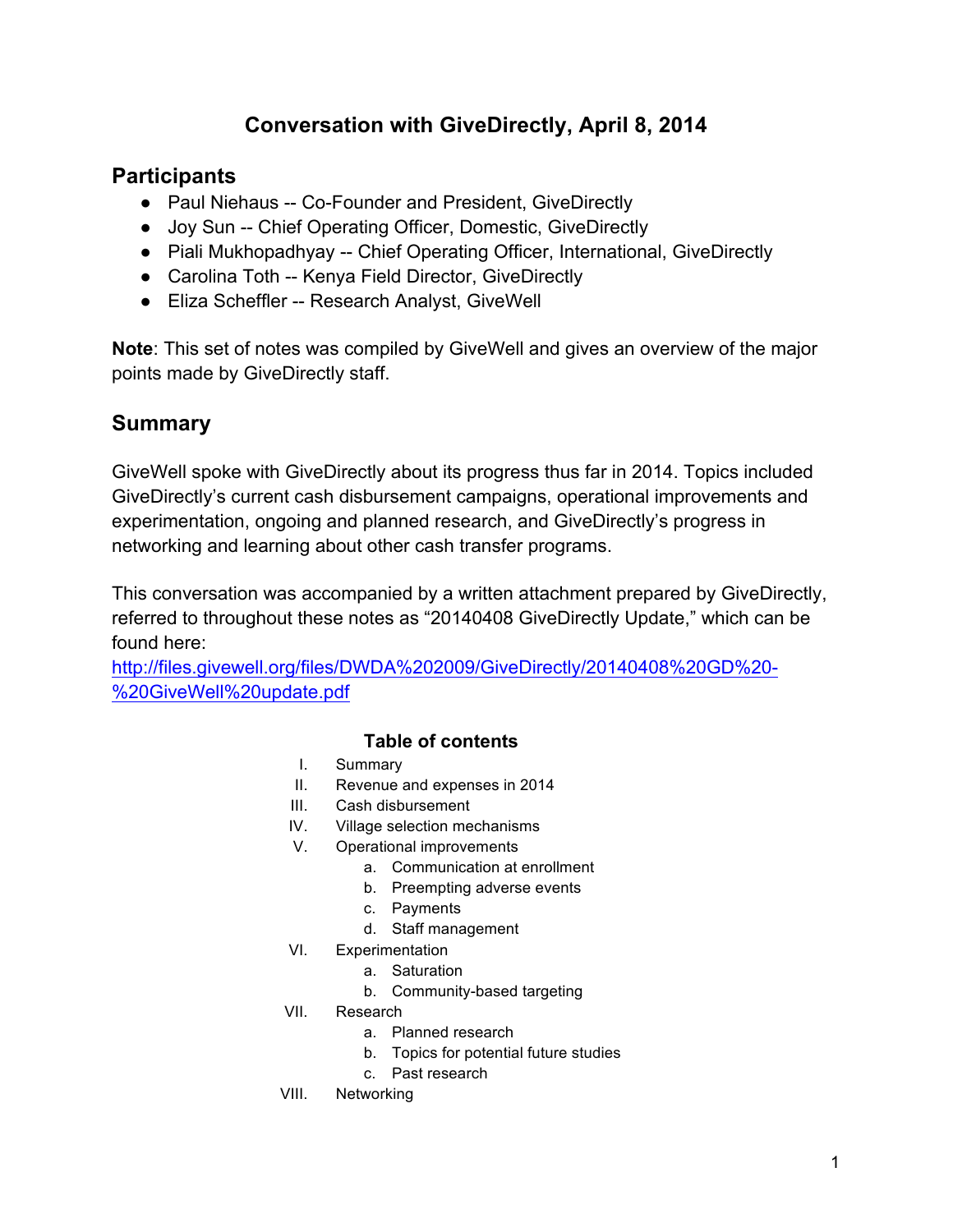## **Revenue and expenses in 2014**

GiveDirectly plans to spend \$11.6 million in 2014 on field (\$10.8 million) and domestic (\$0.8 million) expenses. This is lower than the \$13 million target that GiveDirectly set at the end of 2013; the reason for reducing its target spending for 2014 is to leave some funds on reserve to buffer for uncertainty regarding fundraising in the future, so that GiveDirectly will be able to retain its core staff even if future revenue falls short of expectations. GiveDirectly has raised a total of \$15.1 million so far this year, including \$10 million from the Good Ventures match. This revenue fully funds GiveDirectly's planned expenses for the year, with some left over for reserves.

# **Cash disbursement**

GiveDirectly's planned disbursement of cash transfers can be divided into three campaigns (more information on "20140408 GiveDirectly Update," Pg 3):

- 1. **Kenya 1.2M campaign:** 1,200 recipients, enrollment initiated November 2013, projected completion date November 2014; total budget \$1.4 million
- 2. **Kenya scale-up:** 6,500 recipients, enrollment initiated March 2014, projected completion date July 2015; total budget \$7.3 million
- **3. Uganda scale-up:** 2,000 recipients, enrollment initiated April 2014, projected completion date May 2015; total budget \$2.3 million

# **Village selection mechanisms**

In each of the three campaigns, villages have been selected for enrollment using different mechanisms. In the Kenya 1.2M campaign, villages were selected based on the proportion of thatch to iron roofs, which was manually estimated using satellite imagery. In the Kenya scale-up, GiveDirectly used a machine learning algorithm that estimates the proportion of thatch to iron roofs in a village using satellite imagery. The algorithm was developed for GiveDirectly by a group called DataKind, which provided its support pro bono.

In the Uganda scale-up, GiveDirectly selected villages based on census data at the parish level (a parish has a few villages). The data allowed GiveDirectly to identify very poor districts in Eastern Uganda, its target region. This data is not easily publicly available; GiveDirectly gained access to it with the help of a group of data scientists at Stanford who are providing pro bono support to GiveDirectly to improve its targeting methodologies.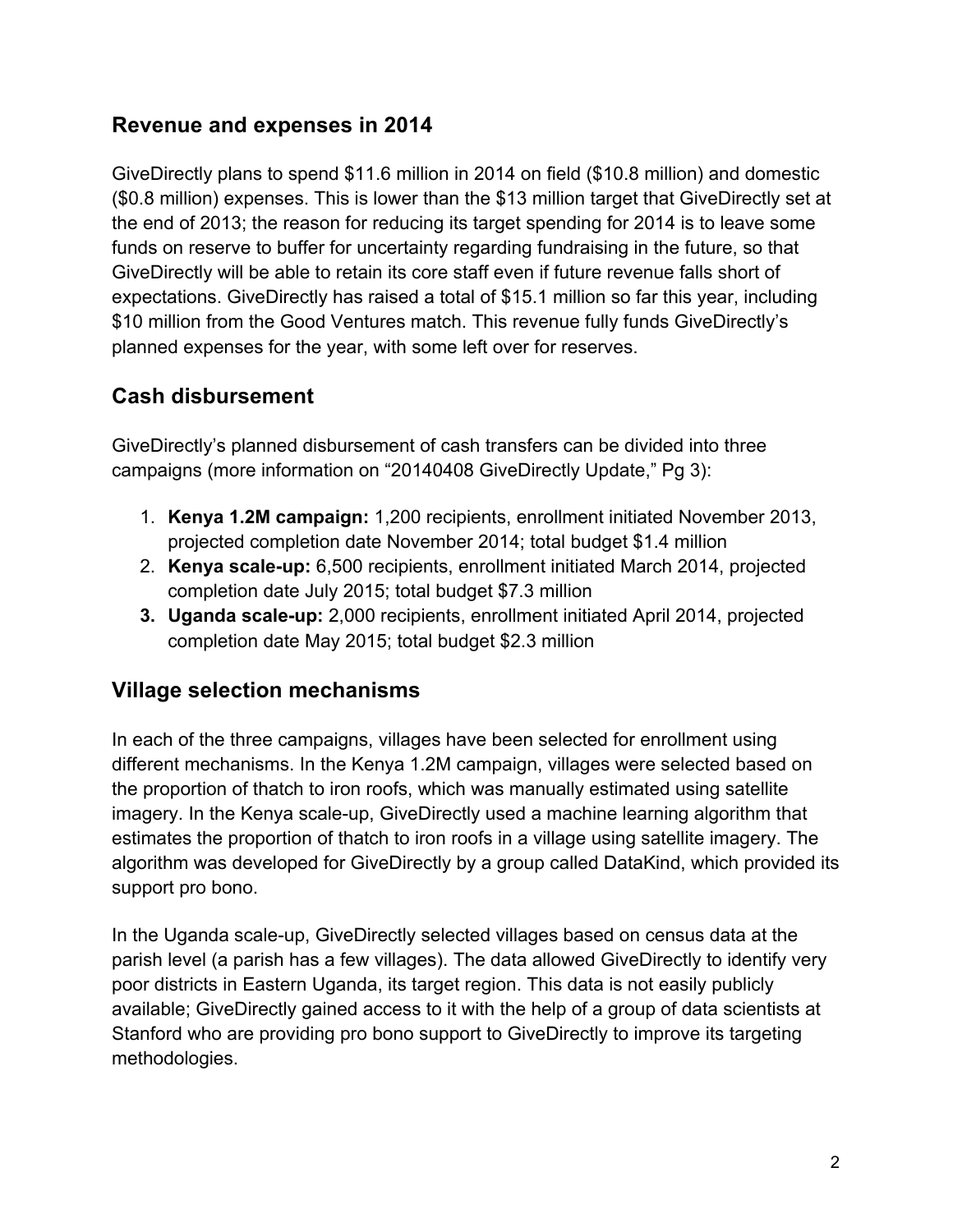# **Operational improvements**

The following section expands on "20140408 GiveDirectly Update," page 4.

#### **Communication at enrollment**

Feedback from qualitative surveys of Nike recipients and conversations with village members in other campaigns demonstrated that some recipients felt they would like more support in making important decision about how to spend their transfers. There were also some recipients who believed that transfers were meant to be spent in relation to housing, due to the selection criteria, despite existing messaging that transfers are unconditional. To address this, GiveDirectly decided to augment its communications with recipients at enrollment to include more information about a broad variety of spending options, provide some planning tips, and emphasize that the transfers are unconditional.

GiveDirectly added questions to the script that field staff use at enrollment such as "have you thought about how you will use the transfer?" and "have you spoken with your spouse about how you will use the transfer?" Starting with the Kenya \$1.2M campaign, recipients now receive a document showing different categories, written in the local language, of items that they can spend funds on, with images accompanying each category (see attachment "Registration menu"). GiveDirectly noted the possibility that part of the reason the vast majority of recipients have spent funds on housing materials is that housing materials are the basis for the household targeting criteria. The purpose of this menu is to help recipients think about different options for spending, while field staff still emphasize that households can spend the money however they'd like. Field staff who worked on the Kenya \$1.2M campaign reported that many recipients valued having the menu. GiveDirectly plans to update the menu with more realistic images (photographs of actual items) and may include prices in the future.

#### **Preempting adverse events**

GiveDirectly would like to better understand the cases of conflict that have arisen between recipients and their family or community members, in order to inform its process for conflict resolution and mitigation. To do this, one of GiveDirectly's senior staff or field officers who has strong communication skills is going to conduct conversations with people who have been involved in these adverse events.

Another change that GiveDirectly has implemented in Kenya to preempt adverse events is identifying people who may be especially vulnerable to having problems with receiving and spending their transfers. During the back check, which is GiveDirectly's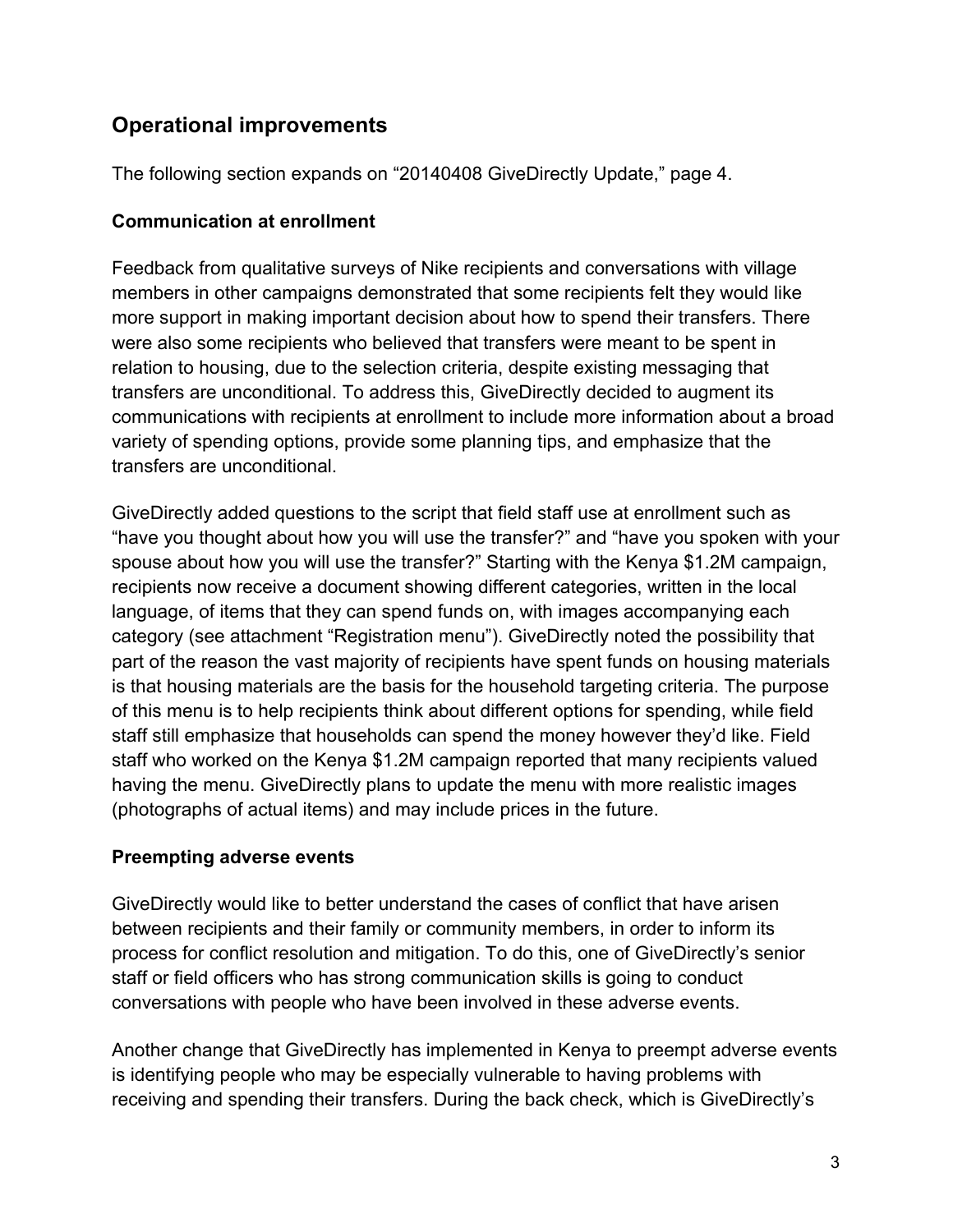last in-person step before transfers are sent, field staff nominate people who they consider to be vulnerable cases. This may include people who appear mentally unwell, disabled, very old, or anyone who requires a trustee to receive the transfers on their behalf because the government will not issue them formal identification. (Trustees are selected by the recipient or the recipient's family if the recipient is not able to do so).

After the initial token transfers are sent, GiveDirectly follows up in person with all of the people identified as potentially vulnerable. If their cases continue to seem worrisome, GiveDirectly field staff will follow up in person again after the first lump sum is sent. The first round of follow up has been completed for the Kenya \$1.2M campaign, primarily by one field staff who is a former counselor and one who formerly worked for the Centers for Disease Control and Prevention (CDC). Out of the 1200 total households in that campaign, there were 10 cases of vulnerable recipients having problems that GiveDirectly was able to help with and believes it would not otherwise have found. An example of one of the problems faced by a vulnerable recipient is that his trustee, who was his brother living in the village, was not trustworthy. When GiveDirectly spoke with the recipient, he requested that his other brother, who lived in a nearby town, be made the trustee; GiveDirectly called this brother, and he came to the village to be registered as the official trustee.

## **Payments**

### *Flexible transfer timing in Kenya*

In Kenya, GiveDirectly would like to offer flexible timing of transfer payments as an option for recipients, and plans to evaluate the impacts of this as part of the behavioral economics study (see "Research" section). GiveDirectly is working on its transfer automation technology to make sure it can accommodate flexible timing, and has also written a script for field staff to reduce the inevitable confusion when people are receiving transfers at different times, and when some people have a choice about timing while others do not. GiveDirectly is also increasing its capacity to manage a higher volume of calls to its hotline.

### *Implementing lump sum payments in Uganda*

(This is a possible future operational improvement, though it is not currently in GiveDirectly's workplan.)

In Uganda, transfers are sent in ten equal installments, and GiveDirectly works with the mobile money providers to coordinate pay out days, as their agent networks are less robust than those in Kenya. GiveDirectly expects to continue to have to coordinate pay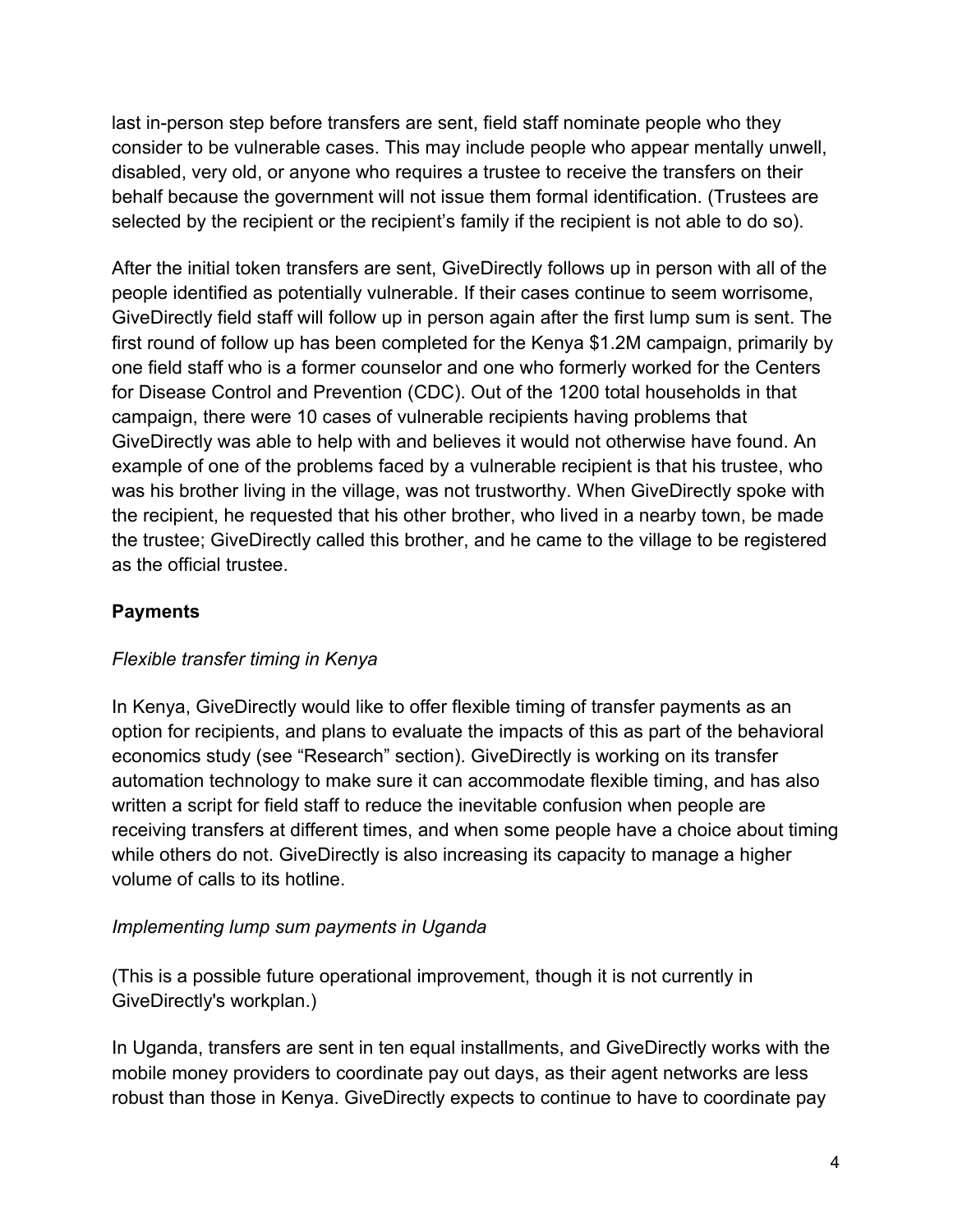out days, but hopes that it can move towards sending larger payments less frequently, like the Kenya model of a token transfer then two lump sums. Past recipients have expressed a preference for lump sums because this enables them to more easily make large investments. In addition, it reduces the time that GiveDirectly has to spend on coordinating and overseeing the pay out days, though this has become more streamlined over time. GiveDirectly continues to seek other mobile money providers who it might want to partner with for future campaigns in Uganda (e.g., Airtel).

#### *Biometric authentication*

(This is a possible future operational improvement, though it is not currently in GiveDirectly's workplan.)

The government of Uganda started a large cash transfer program called Social Assistance Grants for Empowerment (SAGE), which provides \$20 monthly transfers to eligible people in Uganda. The program currently serves 100,000 households in 17 districts and has plans to scale up; it is not currently active in Bukudea, where GiveDirectly operates. The government of Uganda is working with the mobile money provider MTN to build the capability to use biometric authentication (fingerprinting) for transactions and account access. GiveDirectly is interested in running a pilot of biometric authentication with its own cash transfer recipients who are serviced by MTN.

### **Staff management**

#### *Additional management staff*

GiveDirectly recently hired Lawrence Juma to serve in a new role it has added to its Kenya staff: Project Associate. This role is responsible for directly managing and coaching field staff and overseeing data collection, which will alleviate these responsibilities from the Kenya Field Director. Mr. Juma was previously involved in project management at Innovations for Poverty Action. The current Field Director in Kenya, Carolina Toth, will soon be transitioning to a domestic role on GiveDirectly's staff, and the current Deputy Field Director, Joe Huston, will be taking her place.

GiveDirectly has hired multiple staff members to fill key roles, including full management capacity in Uganda, who would be able to shift to Kenya in the event that GiveDirectly decides to allocate a higher proportion of transfers in Kenya in the future. GiveDirectly is still looking to hire more technology staff.

#### *Incentivizing staff performance*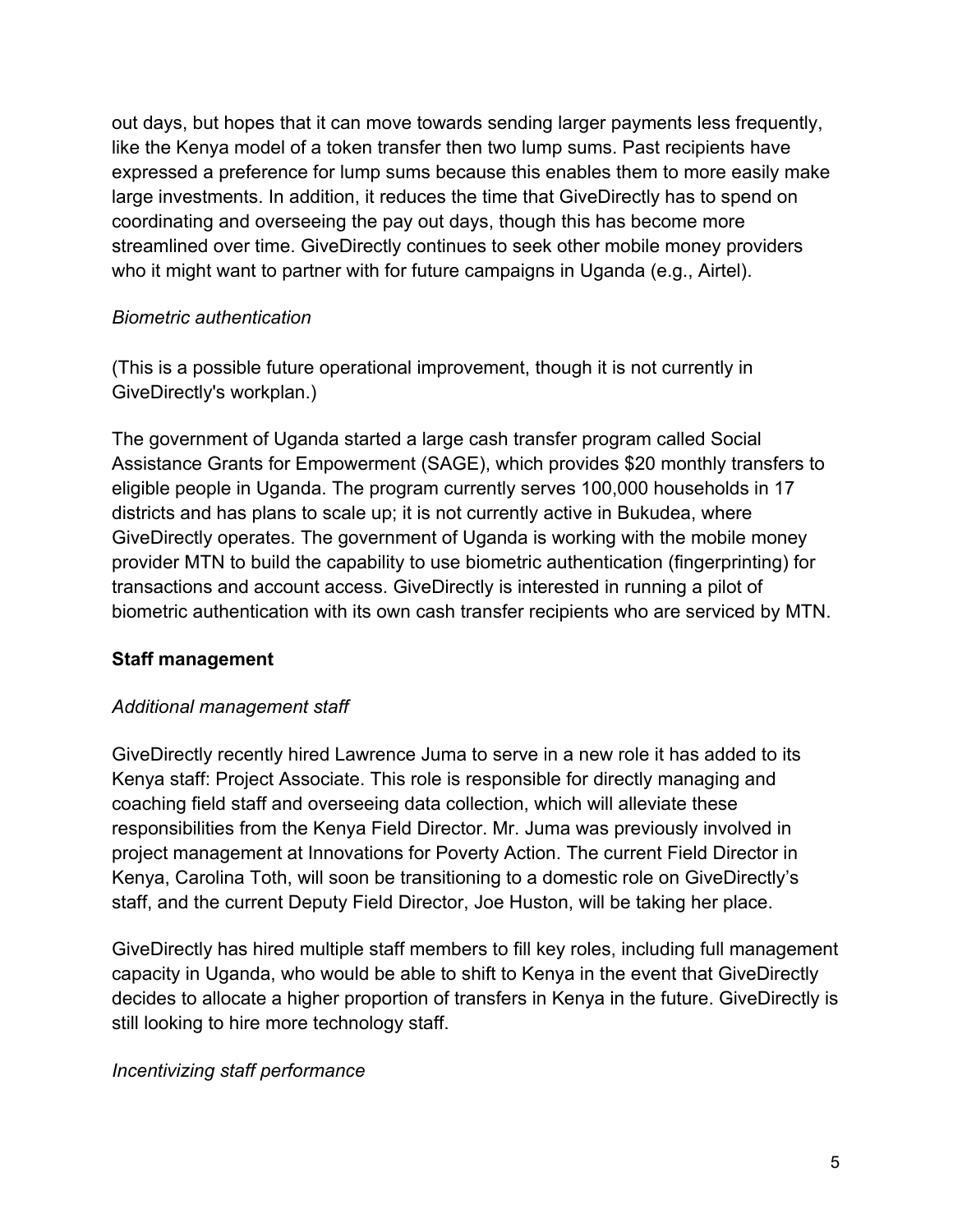GiveDirectly developed a system to evaluate field staff performance, using data on productivity and quality of work combined with subjective measures of teamwork and cooperation, as assessed by field staff supervisors. The system will generate monthly "scores" for each field staff member. GiveDirectly is not going to reduce the baseline salaries that it offers to staff, but it will offer bonuses to those with the highest performance scores. The evaluation system has been well received in concept by GiveDirectly field staff; it is about to be implemented for the first time in Kenya.

#### *Eliminating time lags between enrollment periods*

In previous campaigns, GiveDirectly completed each step of the enrollment process in sequence, and enrollment teams did not work at the same time. Due to the much larger size of the current campaign, GiveDirectly has shifted to a rolling model in which all three steps occur simultaneously across a much larger range of villages. Field staff now work continuously, year-round as long as funds are available to distribute, rather than in discreet campaigns as before.

A major benefit of the rolling model is that it will increase the number of recipients that can be registered in a given time period. It will also enable GiveDirectly to employ field staff full time and have them relocate for the job, rather than offering temporary employment and paying for travel and accommodations during the working period. Full time positions make it easier for GiveDirectly to retain its best staff members.

However, the rolling model also presents some new challenges. For one, more recipients registered means more data to manage. Also, GiveDirectly must calibrate the field team sizes so that they can complete their work on the same schedule. There is also an increased risk of collusion among staff members who will now be living in the same city and will know each other better. As GiveDirectly scales up, it's management staff will not know the field staff as well, so it needs to design a system that prevents against schemes such as field staff teams agreeing to enroll an ineligible household in exchange for part of the transfer funds. One regulation that GiveDirectly has put in place is strong restrictions around communication of recipient information between field teams. It is also planning to make sure that field teams are never working in the same place on the same day.

Joe Huston, the incoming Kenya Field Director, is working to automate much of the data processing that happens during enrollment, such as integrating data collected at different times, generating lists of households and assignments for staff. GiveDirectly hopes that automation will reduce the time spent and errors made in these processes.

# **Experimentation**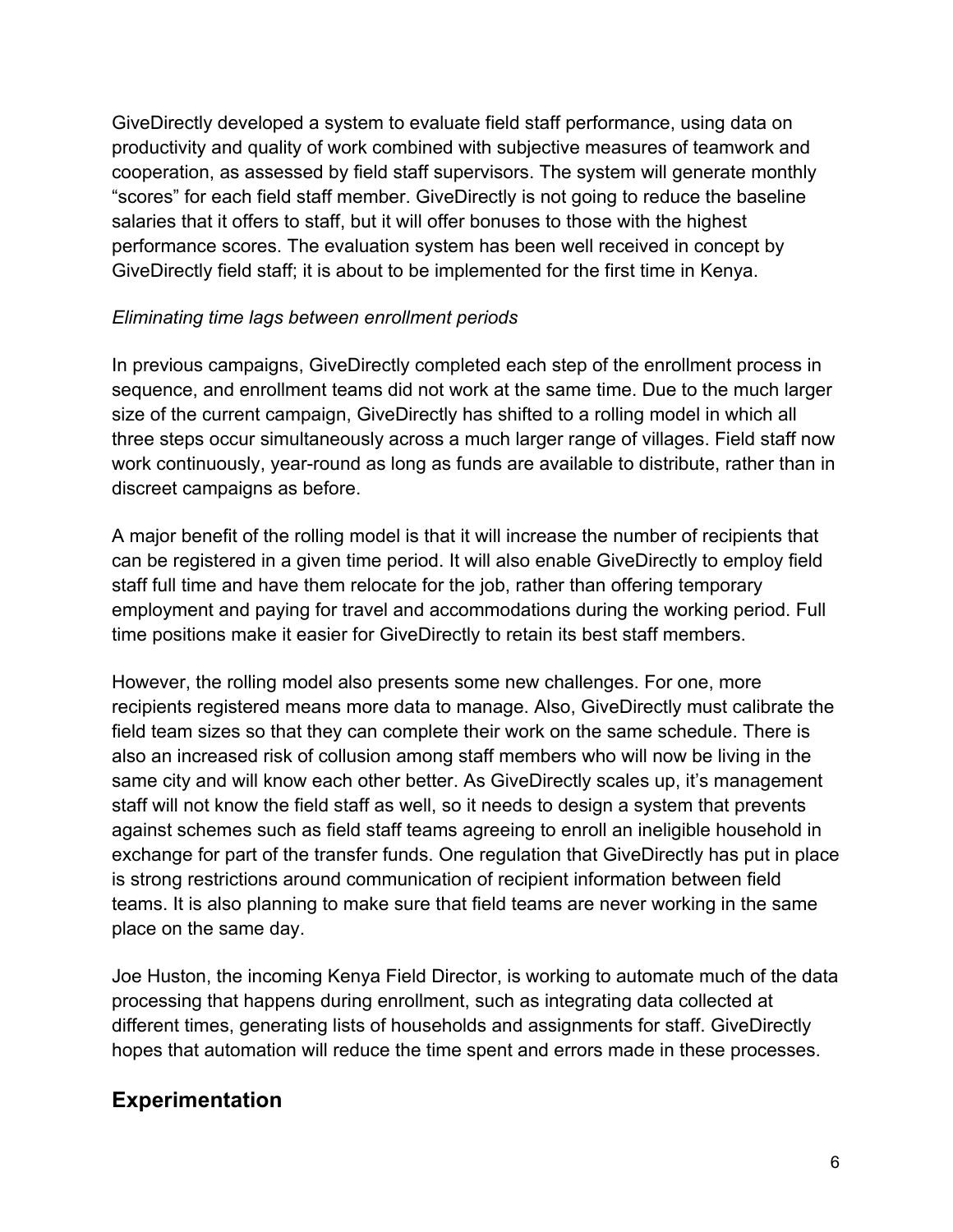The following section expands on "20140408 GiveDirectly Update," page 5.

### **Saturation**

In its standard model, GiveDirectly provides cash transfers only to the households that have thatch roofs. GiveDirectly experimented with more inclusive targeting in 19 randomly selected villages, in which nearly all households received transfers (all except those made from fully permanent materials such as cement walls and iron roofs). GiveDirectly compared these villages to 18 villages in the same region where standard targeting was applied. The factors being compared were cases of conflict/tension reported in follow-up surveys and focus groups, and instances of gaming that were discovered by GiveDirectly field staff throughout the cash transfer process.

GiveDirectly found that conflict and tension were not significantly lower in the saturation villages. The most common form of tension mentioned was social awkwardness between recipients and non-recipients, such as avoiding eye contact when coming across each other. This type of tension was mentioned in both standard targeting villages as well as saturation villages, where it occurred between members of the recipient village and members of neighboring villages when crossing paths in market centers. People in both villages predicted that the social awkwardness would pass once the money was spent.

GiveDirectly found low levels of gaming across villages (fewer than one instance per village) and did not detect a difference between standard and saturation villages. Of all of the households initially marked as eligible during the census for the 37 villages, 4% were determined ineligible at a later point in the enrollment process.

When GiveDirectly asked village members if it was better to give transfers to all the members in one village, or to only thatch-roof households in two villages, everyone picked the latter. Village members said that targeting thatch-roof households was a good way of identifying the poorest. Moving forward, GiveDirectly is planning to continue applying its standard targeting criteria. However, it may revisit this idea if it starts working in villages with a very high proportion of thatch-roof to iron-roof households (>80%), because these villages may be so poor that no households should be excluded. The villages in which GiveDirectly currently operates have about 40% thatch-roof households.

GiveDirectly shared a summary of the results of its experimentation with saturation targeting (see attachment "Saturation analysis").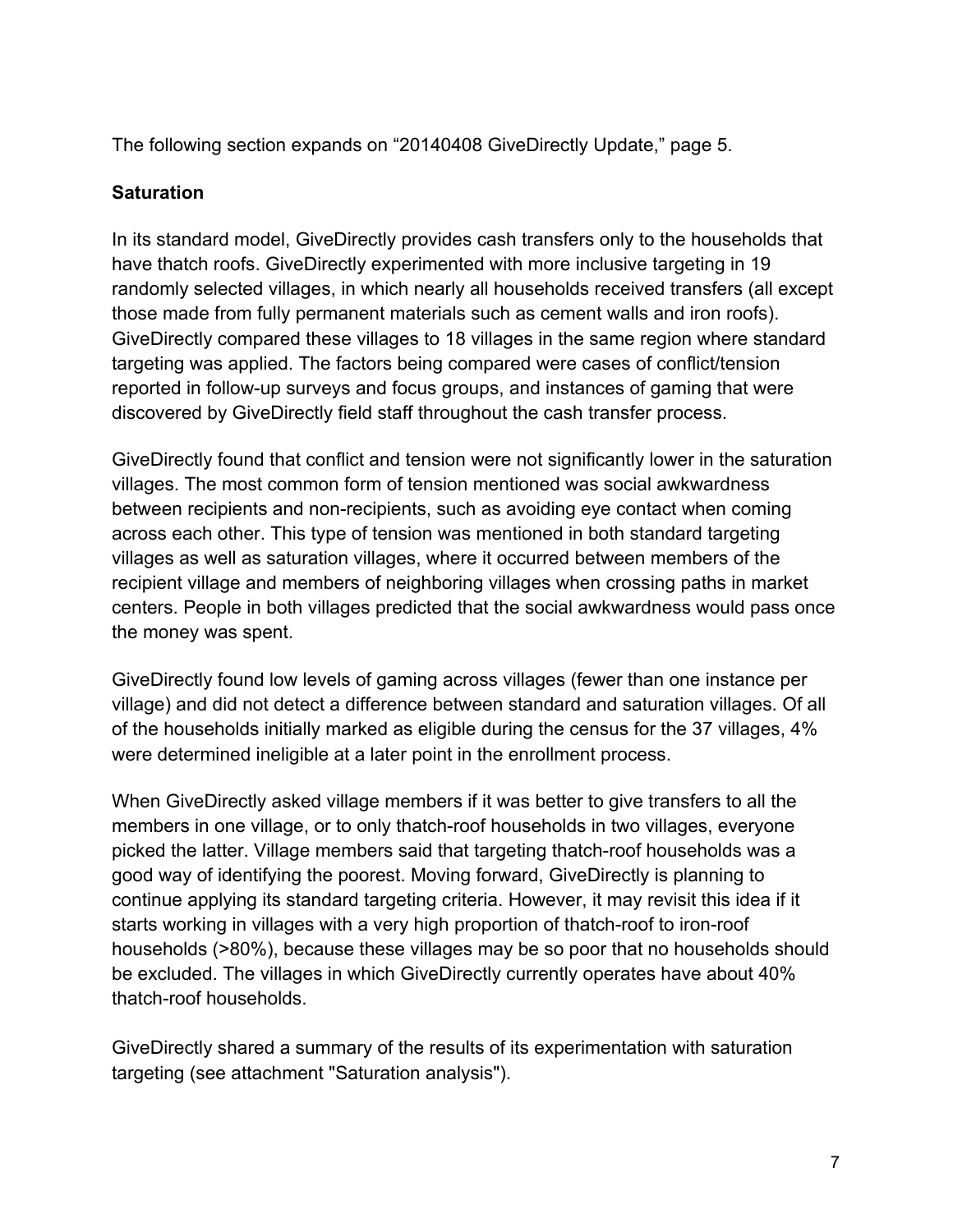### **Community-based targeting**

GiveDirectly conducted village meetings in two villages before recipients were enrolled, to determine community preferences on eligibility criteria. In both of these pilots, village members chose housing materials as the best indicator of poverty. In a follow up meeting, GiveDirectly asked village members to work in groups to categorize each household in their village as having a thatched roof, iron roof, or made from fully permanent materials. About 6 groups of 10-15 village members each participated in the household classification; each group was facilitated by a GiveDirectly Field Officer. The lists of households provided to the groups for classification were prepared by a few village members, including the village elder and a community health worker, under the advisement of one of GiveDirectly's Senior Field Officers.

GiveDirectly used the categorized lists generated from these village meetings in place of a census. Households that had been marked as eligible by all groups were added to the registration list, households unanimously marked as ineligible were not added to the registration list, and in cases where groups had made different categorizations of the same household, GiveDirectly staff followed up with the household to determine eligibility. GiveDirectly's impression is that the village members who participated in community-based targeting enjoyed the process. Another benefit is that it could be less expensive than a census for GiveDirectly to administer the household classification at a village meeting.

The next iteration of community-based targeting that GiveDirectly would like to try is adding a step at the end of the enrollment process where village members can nominate recipients to receive transfers who they believe were wrongfully excluded from the census or are especially deserving despite living in iron-roofed households (e.g., a disabled widow). GiveDirectly expects this step to increase the enrolled households by no more than 10% and feels it is important to provide an opportunity for community input in its targeting process. At this point, GiveDirectly is planning to implement this additional step in 1-2 villages. GiveDirectly is learning from what other NGOs have done with similar activities and is also getting feedback on its process in order to make the village meetings as participatory and fair as possible.

# **Research**

GiveDirectly is currently moving forward with three formal impact-oriented research projects, which are briefly described on page 6 of "20140408 GiveDirectly Update." The budgets noted in that document include the costs of cash transfers and implementation of the transfer campaigns, which are paid for by GiveDirectly, as well as the costs of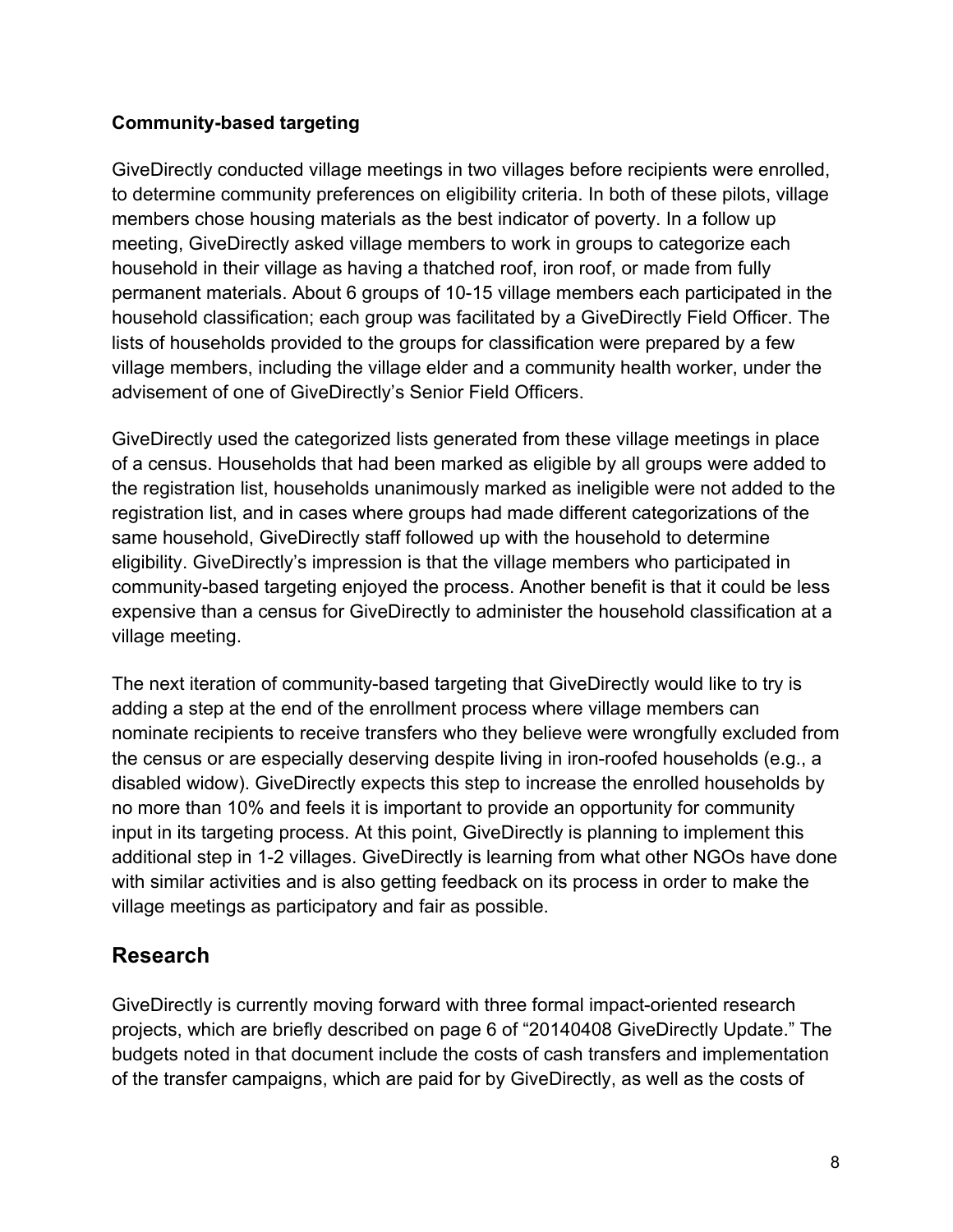research (staff time to conduct measurement and analysis), which are not paid for by GiveDirectly.

### **Planned research**

## *Study of behavioral interventions*

This study will assess the impact of transfer timing and information about social norms on the process by which recipients' decide how to spend transfers, long-term outcomes for recipients such as income and assets, and recipients' aspirations for the future. The size of this study is contingent on the amount of funding secured. An anonymous funder has agreed to provide a grant for the study, which may be used to cover both implementation and research costs of a smaller study involving approximately 500 recipients. If additional funding is secured to cover implementation costs, the grant from the anonymous funder will be applied only to research costs, and the study would be conducted at a larger scale of approximately 2000 recipients. If the study is initially conducted at the smaller scale, it could still be scaled up over time as funding becomes available.

The research for this study will be conducted by Anuj Shah and Sendhil Mullainathan of Ideas42. The researchers have a deep interest in psychology and poverty, and are committed to exploring many questions on this topic as well as on evaluation design. A behavioral study of GiveDirectly's program could help prioritize future research and attract funders for this work.

## *Study of general equilibrium effects*

This study, which will assess the impact of large-scale cash transfers on local economies, is being led by Professor Ted Miguel and a graduate student at the University of California, Berkeley. This team has conducted power calculations to determine what size sample will be necessary to detect effects on the local economy. If the sample is randomized at the village level, the study would need to include about 15,000 households (\$15 million in transfers). If it is randomized at the sub-location level, the required number of households would increase, as sub-locations include a few villages each.

A proposal for \$5.5 million of funding has been submitted to a potential funder. Of this, about \$200,00 - 300,000 would be used for research costs, which would scale linearly as the study is expanded. GiveDirectly has already been randomizing its selection process of villages eligible to receive transfers in Kenya so that these villages could be incorporated into this study. GiveDirectly plans to continue to randomize villages that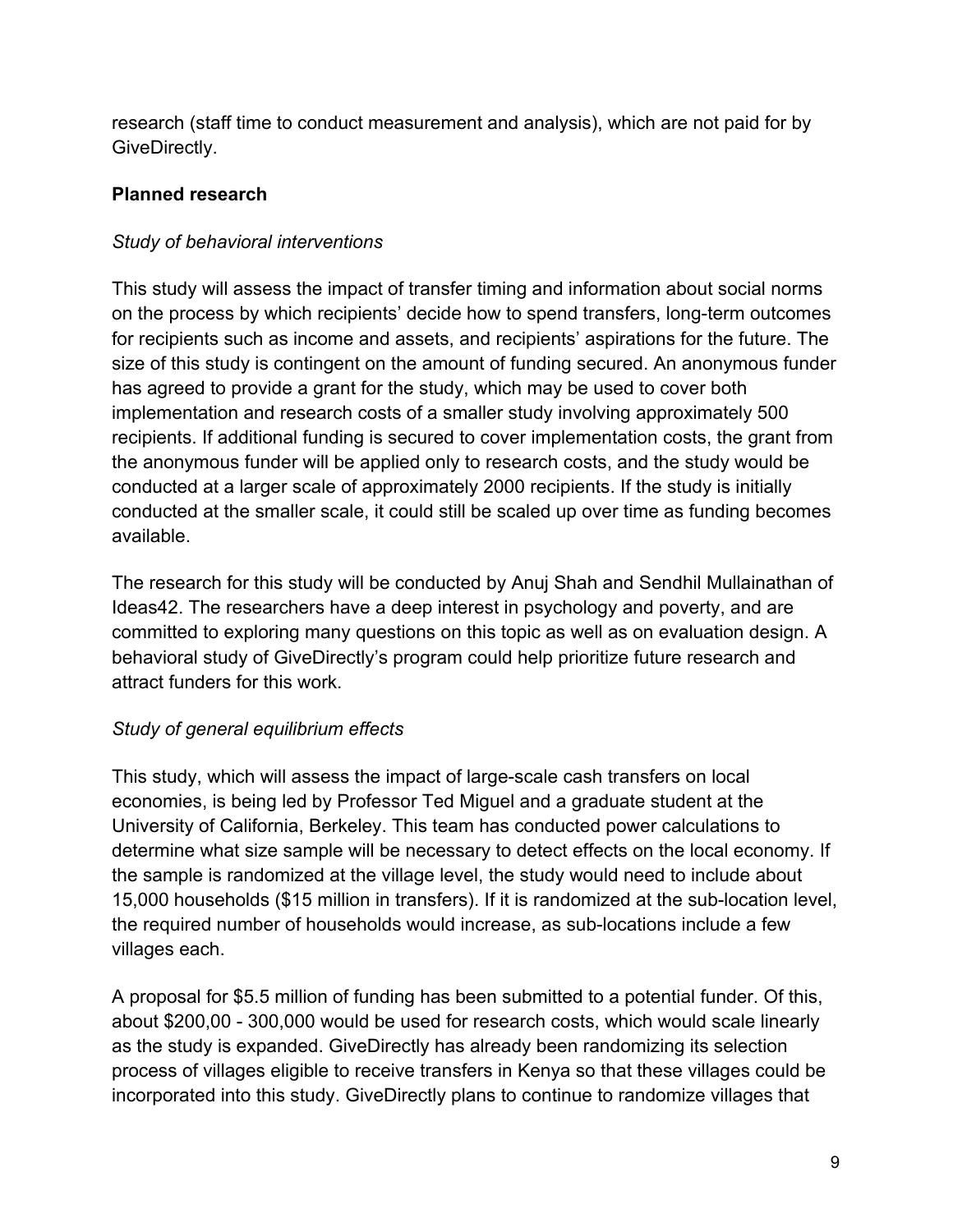receive transfers, but noted that it would be good if the researchers could take baseline measurements in these villages before they receive transfers.

### *Study of intra-household bargaining dynamics*

This study will test ways of altering the cash transfer disbursement process to improve the dynamics of conversations within households regarding how to spend the funds. GiveDirectly said that the Rarieda RCT demonstrated that the cash transfers had positive effects on reducing domestic violence, violence against women, and conflict within the household, however there have also been isolated cases of conflict between spouses in GiveDirectly recipient households. This study will test different approaches, such as facilitating planning conversations between spouses before transfers are sent and having couples sign agreements. Researchers familiar with this field of work have suggested that these strategies could positively influence intra-household bargaining dynamics.

This study is not yet funded, but GiveDirectly is in conversation about it with one large funder.

## **Topics for potential future studies**

There are other questions that GiveDirectly deems important and would like to explore through formal evaluation, though nothing has been planned for these studies at this time.

Topics:

- *Long-run household impacts*: extended data collection beyond the time frame of the Rarieda RCT
- *Transfer size and lumpiness*: some relevant data was generated from the Rarieda RCT, but those findings are merely suggestive, as the study was powered to detect an average treatment effect and not sufficiently powered within treatment variations to demonstrate differential effects with specificity. GiveDirectly would like to revisit this at a larger scale.
- *Heterogeneity of impacts for differing recipient populations*: such studies could assess the returns by recipient income segment (i.e., more/less poor); impacts for girls/young women (building on Nike pilot); or health impacts of cash transfers (e.g., targeted at women with children under 5). GiveDirectly is planning to use the data from the Rarieda RCT to see what can be learned about impacts between different types of recipients. However, given that this study included only 500 recipients, GiveDirectly does not expect that it will be able to draw